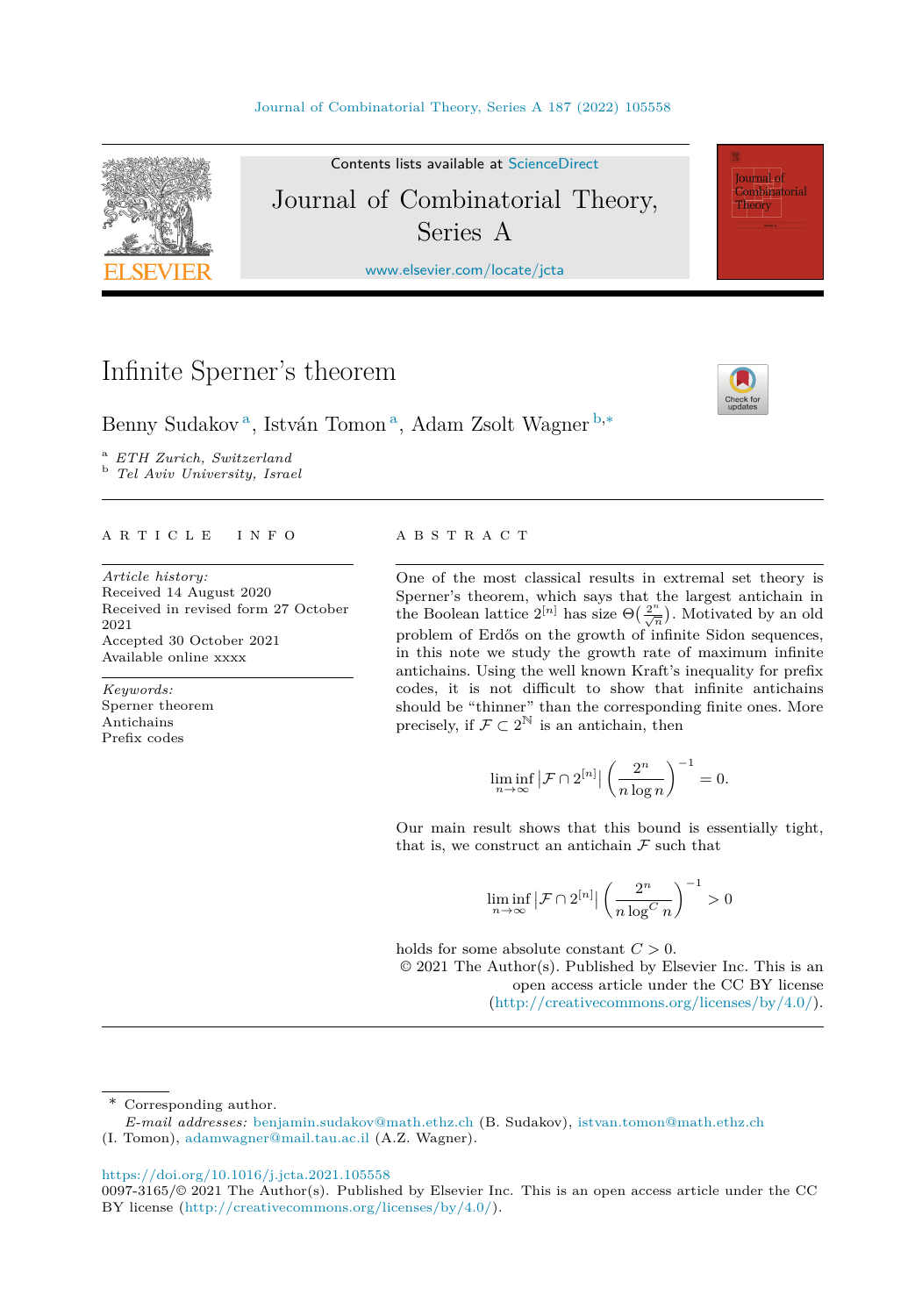#### 1. Introduction

A typical question in extremal combinatorics asks to determine or estimate the maximum or minimum possible size of a combinatorial structure which satisfies certain requirements. Once such a result is established one can also ask about the growth rate of the infinite structure that satisfies the same requirements and compare its behavior with the one in the finite setting. Probably the first problem of this kind was posed by Erdős in the 1940s. A *Sidon set* is a set of natural numbers not containing any non-trivial solutions to the equation  $a + b = c + d$ . Denote by [*n*] the set  $\{1, \ldots, n\}$ . It is known (see [[6\]](#page-11-0)) that for all large *n* there exist Sidon sets  $S \subset [n]$  of size at least  $|S| \geq (1 - o(1))\sqrt{n}$ . On the other hand, it was already observed in 1941 by Erdős and Turán [\[7](#page-11-0)] that no infinite Sidon set *S* ⊂ N can achieve  $|S \cap [n]| = \Theta(\sqrt{n})$  simultaneously for all *n*. This was further refined by Erdős who showed (see [\[8\]](#page-11-0), Chapter II, §3) that if *S* is a Sidon set, then

$$
\liminf_{n \to \infty} \frac{|S \cap [n]|}{\sqrt{n/\log n}} \le 1.
$$

In particular, this shows that infinite Sidon sequences are thinner than the densest finite ones. The proof of this result appeared in a 1953 letter from Erdős to Stöhr. This letter is cited in [\[15](#page-11-0)], which studies a number of other problems in additive combinatorics in the same spirit of "finite versus infinite behavior". A remarkable construction of Ruzsa [[12\]](#page-11-0) shows that there are Sidon sets *S* with  $|S \cap [n]| \ge n^{\sqrt{2}-1+o(1)}$  for all *n*. Closing this gap is a fascinating open problem. For further generalizations of this problem, we refer the reader to [\[10,9](#page-11-0)].

It is only natural to study this phenomenon of "finite versus infinite" for other extremal problems as well. It is well known that Sidon sets and *C*4-free graphs are intimately related. Hence, the corresponding question in the graph theoretic setting is that given an infinite  $C_4$ -free graph *G* on vertex set N, how large can the minimum degree  $\delta_n$  of  $G_n$  be, where  $G_n$  is the restriction of *G* to the set [*n*]? Conlon–Fox–Sudakov [\[3\]](#page-10-0) proved the graph-theoretic analogue of Erdős' result, that is,

$$
\liminf_{n \to \infty} \frac{\delta_n}{\sqrt{n/\log n}} < \infty.
$$

They also extended this result to the more general setting of *Ks,t*-free graphs.

In this short note we consider a similar problem for maximal antichains. A family  $\mathcal{F} \subset 2^{\mathbb{N}}$  is an *antichain* if for all distinct  $A, B \in \mathcal{F}$  we have  $A \not\subset B$ . One of the most classical results of extremal combinatorics is Sperner's theorem [\[14\]](#page-11-0), which states that if  $\mathcal{F} \subset 2^{[n]}$  is an antichain then

$$
|\mathcal{F}| \leq {n \choose \lfloor n/2 \rfloor} = \Theta\left(\frac{2^n}{\sqrt{n}}\right).
$$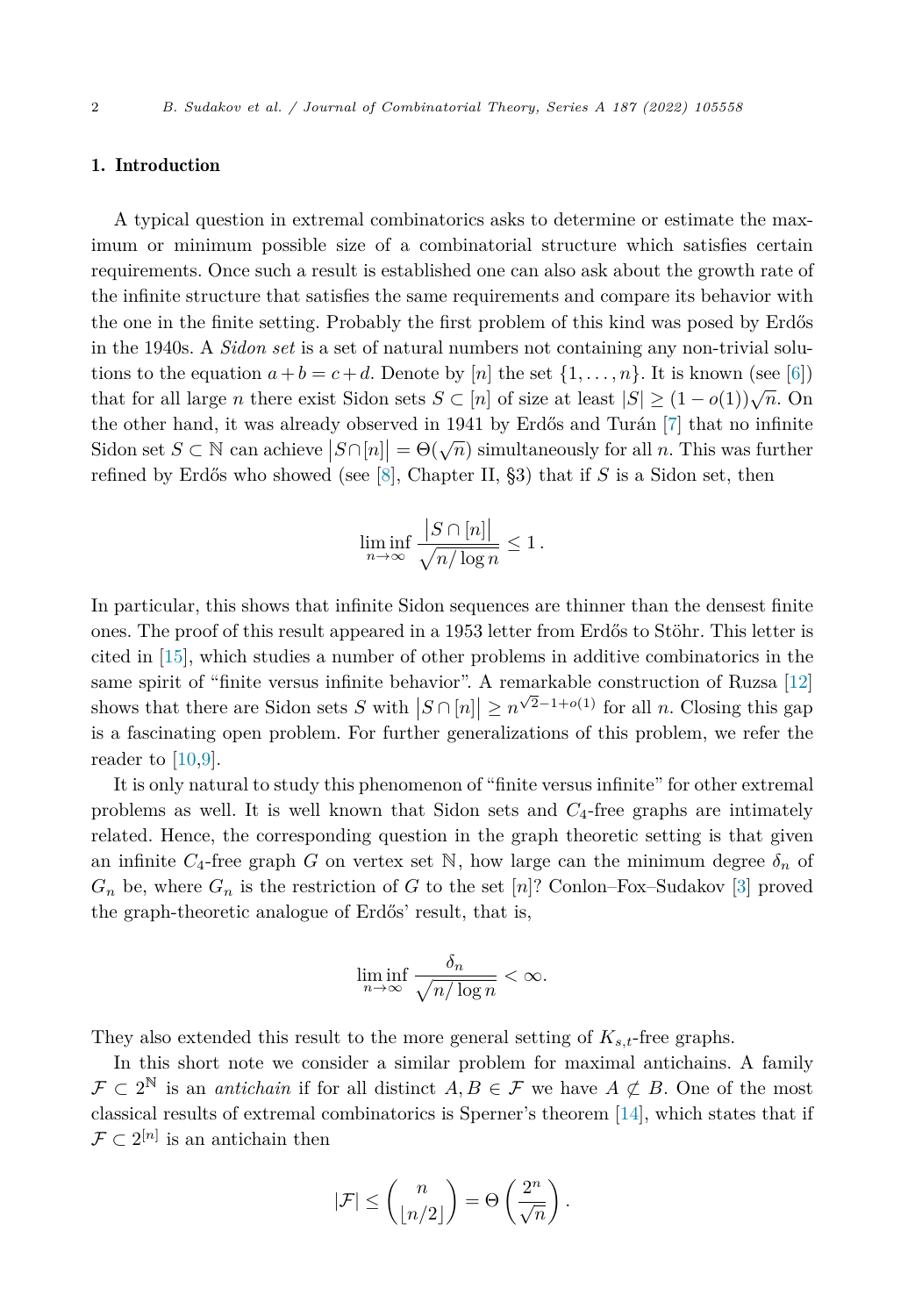<span id="page-2-0"></span>Following Erdős, one can naturally ask what happens with Sperner's problem in an infinite setting? Using the well known Kraft's inequality [\[11\]](#page-11-0) from 1949, it is not difficult to show that there is a polynomial drop in density in this case.

**Theorem 1.1.** Let  $\mathcal{F} \subset 2^{\mathbb{N}}$  be an antichain. Then

$$
\liminf_{n \to \infty} |\mathcal{F} \cap 2^{[n]}| \left(\frac{2^n}{n \log n}\right)^{-1} = 0.
$$

While in the case of Sidon sets there is a wide gap between the lower and upper bound, perhaps surprisingly, in our problem we can provide bounds that match up to a polylogarithmic term.

**Theorem 1.2.** *There exists an antichain*  $\mathcal{F} \subset 2^{\mathbb{N}}$  *such that* 

$$
\liminf_{n \to \infty} |\mathcal{F} \cap 2^{[n]}| \left( \frac{2^n}{n \log^{46} n} \right)^{-1} > 0.
$$

We give the proof of the upper bound, Theorem 1.1, in Section 2. The construction that shows the lower bound in Theorem 1.2 is presented in Section [3.](#page-3-0) Some open questions and future research directions are discussed in Section [4.](#page-9-0)

# 2. Infinite antichains cannot be too large

Consider a family S of  $\{0, 1\}$  sequences of finite length. Say that S is a *prefix code* if no element of S is a prefix of another. Denoting by  $|s|$  the length of a  $\{0,1\}$  sequence, the well known Krafts's inequality [\[11](#page-11-0)] tells us that if  $S$  is a prefix code, then

$$
\sum_{s \in \mathcal{S}} 2^{-|s|} \le 1.
$$

We show that we can use this inequality to prove the following proposition, which then implies Theorem 1.1.

**Proposition 2.1.** *Let*  $\mathcal{F} \subset 2^{\mathbb{N}}$  *be an antichain. Then* 

$$
\sum_{n=1}^{\infty} \frac{|\mathcal{F} \cap 2^{[n]}|}{2^n} \le 2.
$$

**Proof.** It is enough to show that for every positive integer N, we have

$$
\sum_{n=1}^{N} \frac{|\mathcal{F} \cap 2^{[n]}|}{2^n} \le 2.
$$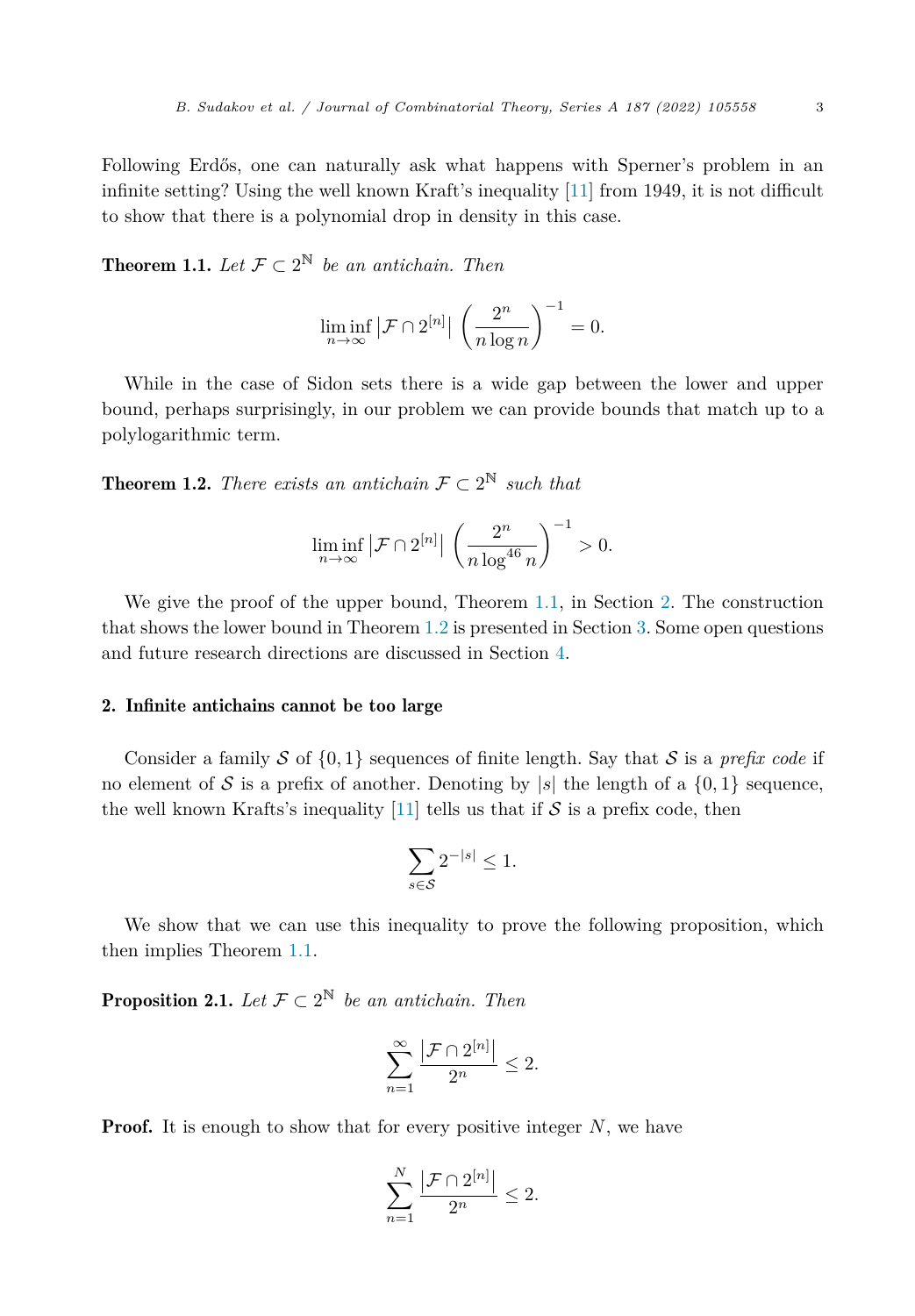<span id="page-3-0"></span>For a set  $F \in \mathcal{F}$ , let max(*F*) denote the maximum element of *F*, and for  $1 \leq n \leq N$ , let  $\mathcal{A}_n = \{F \in \mathcal{F} : \max(F) = n\}.$  We can identify each set  $A \in \mathcal{A}_n$  with a  $\{0,1\}$  sequence *s*<sub>*A*</sub> of length *n* such that the *i*-th element of *s<sub>A</sub>* is 0 if  $i \notin A$ , and 1 otherwise. Then the fact that F is an antichain implies that the family  $\{s_A : A \in \mathcal{F} \cap 2^{[N]}\}\$ is a prefix code. Therefore, by the above mentioned Kraft's inequality, we get

$$
\sum_{n=1}^{N} \frac{|\mathcal{A}_n|}{2^n} \le 1.
$$

Note that  $|\mathcal{A}_n| = |\mathcal{F} \cap 2^{[n]}| - |\mathcal{F} \cap 2^{[n-1]}|$ , so

$$
\sum_{n=1}^{N} \frac{|\mathcal{F} \cap 2^{[n]}| - |\mathcal{F} \cap 2^{[n-1]}|}{2^n} \leq 1.
$$

This can be rewritten as

$$
\frac{|\mathcal{F} \cap 2^{[N]}|}{2^N} + \sum_{n=1}^{N-1} \frac{|\mathcal{F} \cap 2^{[n]}|}{2^{n+1}} \le 1,
$$

which implies the desired inequality.  $\Box$ 

**Proof of Theorem [1.1.](#page-2-0)** For  $n = 1, 2, ...,$  let  $f_n = |\mathcal{F} \cap 2^{[n]}|$  $\left(\frac{2^n}{n \log n}\right)^{-1}$ . Then by Proposition [2.1,](#page-2-0) we have

$$
\sum_{n=1}^{\infty} \frac{f_n}{n \log n} \le 2.
$$

As the sum  $\sum_{n=1}^{\infty} \frac{1}{n \log n}$  diverges, we conclude that  $\liminf_{n \to \infty} f_n = 0$ .  $\Box$ 

#### 3. Constructing dense infinite antichains

There are many easy constructions that match the upper bound of Kraft's inequality. Note that we cannot use these for our problem, because being an antichain is a much stronger requirement than being prefix-free, e.g. the family  $\{\{1, 2, 3\}, \{1, 3\}\}\$ is prefix-free but not an antichain.

Before we give the construction that achieves the bound in Theorem [1.2](#page-2-0), it will be helpful to first look at a slightly worse construction. While this only achieves a density of  $2^n/n^{3/2}$ , it will illustrate some of the ideas of the proof of Theorem [1.2.](#page-2-0) Consider the family

$$
\mathcal{F}_n = \{ A \subset [2n] : |A| = n, \ \forall i : 0 < i < n \implies |A \cap [2i]| < i \},\tag{1}
$$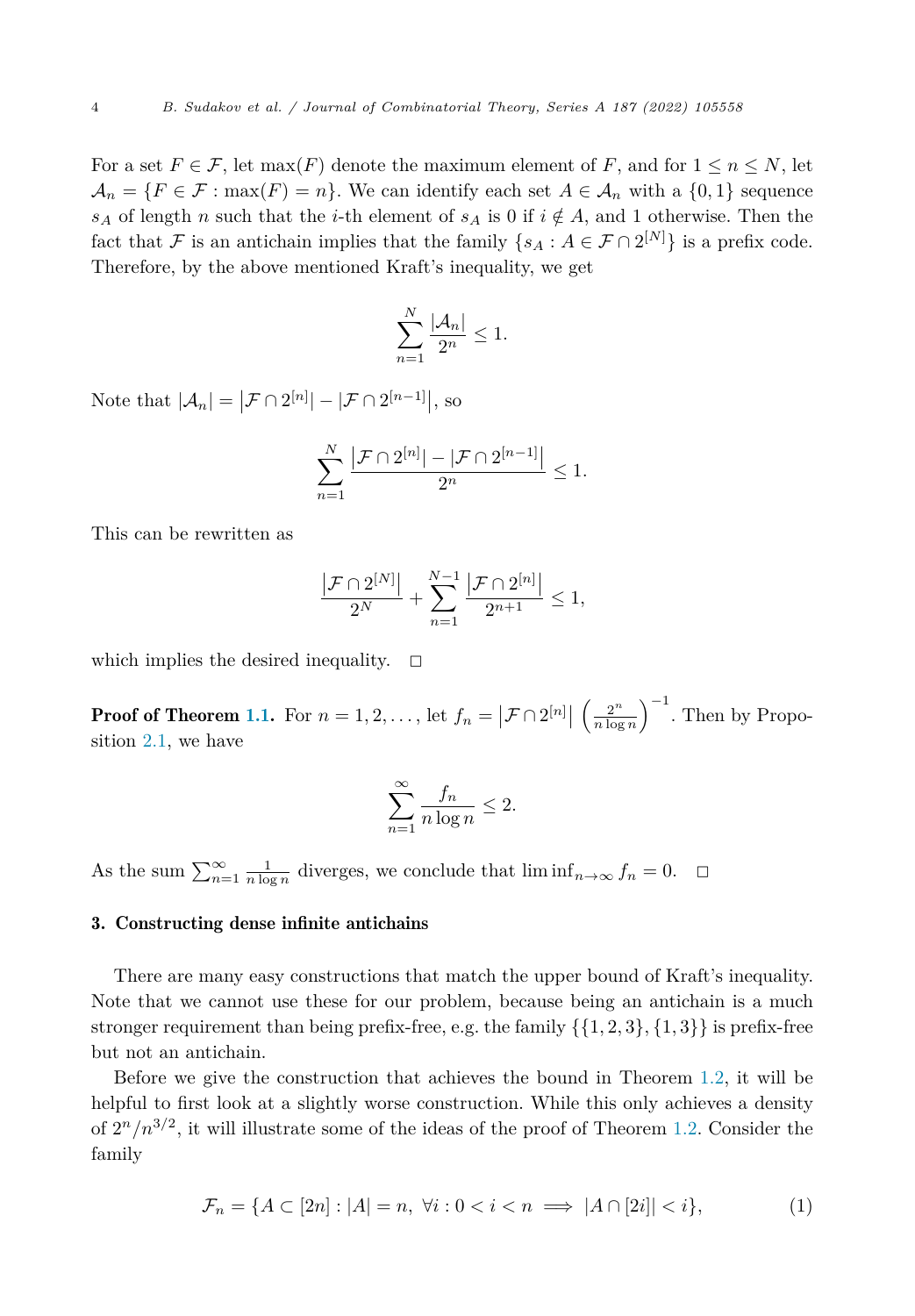and let  $\mathcal{F} = \bigcup_n \mathcal{F}_n$ . Observe that  $\mathcal{F}$  is an antichain, and that there is a bijection between elements of  $\mathcal{F}_n$  and lattice paths from  $(0,0)$  to  $(n,n)$  where every step is to the right or up, and the path is fully under the line  $y = x$  except at the endpoints. The enumeration of such paths is given by the Catalan numbers, and hence

$$
|\mathcal{F}_n| = \frac{1}{n} \binom{2(n-1)}{n-1} = \Theta \left( \frac{2^{2n}}{n^{3/2}} \right).
$$

One can then verify that

$$
|\mathcal{F} \cap 2^{[n]}| = \Theta\left(\frac{2^n}{n^{3/2}}\right).
$$

We will generalize the previous construction as follows. Fix an arbitrary monotone increasing function  $f : \mathbb{N} \to \mathbb{N}$ , and define the family

$$
\mathcal{F}_n = \{ A \subset [2n] : |A| = n + f(n), \forall i : 0 < i < n \implies |A \cap [2i]| < i + f(i) \}.
$$

Again one can show that  $\mathcal{F} = \bigcup_{n=1}^{\infty} \mathcal{F}_n$  is an antichain. Indeed, suppose to the contrary that there is  $A \in \mathcal{F}_n$  and  $B \in \mathcal{F}_m$  for some  $n,m$  such that  $A \subset B$ . As each  $\mathcal{F}_n$  is a uniform family, we must have  $n \neq m$ . Moreover as f is a monotone increasing function, we must have  $n < m$ . Then A contains  $n + f(n)$  elements from [2*n*], and since  $A \subset B$ , *B* must contain at least  $n + f(n)$  elements from [2*n*] as well. This however contradicts the definition of  $\mathcal{F}_m$ .

We show that if we pick  $f(n) = \Theta(\sqrt{n \log \log n})$ , then  $\mathcal{F}_n$  has the desired size. The main difficulty of our proof comes from estimating the size of  $\mathcal{F}_n$ .

**Proof of Theorem [1.2](#page-2-0).** Let  $f(x) := [3\sqrt{x} \log \log(x+3)] + 100$  and

$$
\mathcal{F}_n = \{ A \subset [2n] : |A| = n + f(n), \ \forall i : 0 < i < n \implies |A \cap [2i]| < i + f(i) \}. \tag{2}
$$

Set  $\mathcal{F} := \bigcup_{n=1}^{\infty} \mathcal{F}_n$ . Then  $\mathcal{F}$  is an antichain, so it only remains to show that

$$
\liminf_{n \to \infty} |\mathcal{F}_n| \cdot \frac{n \log^{46} n}{2^n} > 0.
$$

It will be helpful for us to identify sets with lattice paths that start at  $(0,0)$  and take steps in directions  $(1,1)$  and  $(1,-1)$ . By identifying the terms "contains element *i*" and "the *i*-th step is in direction (1, 1)", we find a bijection between  $\mathcal{F}_n$  and the family  $\mathcal{G}_n$ , defined as the collection of paths starting at  $(0,0)$ , ending at  $(2n, 2f(n))$ , taking steps in directions (1, 1) and (1, −1), and staying strictly below the curve  $y = 2f(x/2)$  for all even *x* satisfying  $0 < x < 2n$ . See Fig. [1](#page-5-0) for an illustration.

The following statement is a version of the Law of the Iterated Logarithm (see e.g. [\[2\]](#page-10-0)). For the sake of the reader we prove here a specific form which we need for our construction.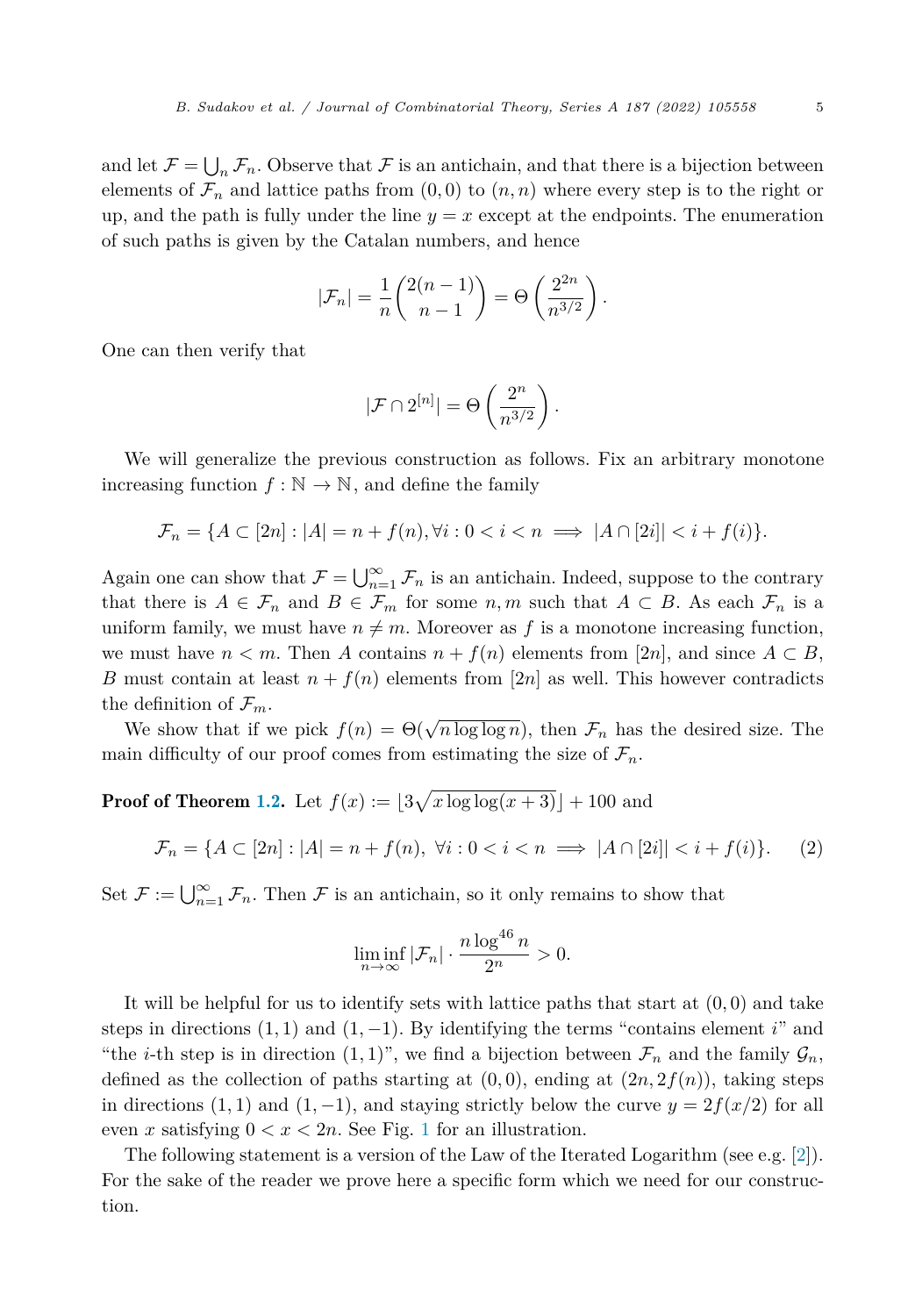<span id="page-5-0"></span>

Fig. 1. An element of the family  $\mathcal{G}_n$ .

**Lemma 3.1.** Let  $X_1, X_2, \ldots$  be independent random variables with  $\mathbb{P}(X_i = 1) = \mathbb{P}(X_i = 1)$  $(-1) = 1/2$  for each i. For all n, let  $S_n := X_1 + ... + X_n$ . Then the probability that there *exists some n with*  $S_n > 3.5\sqrt{n \log \log(n+3) + 100}$  *is at most* 1/4*.* 

**Proof.** Let  $C > 0$  be a positive constant. For all i, let  $A_i$  be the event that i is the smallest integer with  $S_i > C \sqrt{i \log \log(i+3)} + 100$ , and observe that for  $i \leq 100$  the event  $A_i$  is empty. Note that the " $+3$ " term is simply to ensure that the log log term stays positive for all  $n \geq 0$ , and the "+100" term will be used in the final part of the proof. Fix an arbitrary integer *n*, and in the first step of the proof we will show an upper bound for the probability that  $A_i$  occurs for some *i* with  $\lceil n/2 \rceil \leq i \leq n$ . Let  $U_j$ be the event that the number of 1's amongst  $X_{j+1}, X_{j+2}, \ldots, X_n$  is at least  $(n-j)/2$ , thus clearly  $\mathbb{P}(U_i) \geq 1/2$  for all *j*. From definitions, one can easily check that for all  $j \geq n/2 \geq 100$ , we have

$$
A_j \cap U_j \implies \left\{ S_n > \frac{2}{3} C \sqrt{n \log \log n} \right\}.
$$
 (3)

Therefore,

$$
\mathbb{P}\left(\bigcup_{j=\lceil n/2\rceil}^{n} A_j \cap U_j\right) \le \mathbb{P}\left(S_n > \frac{2}{3}C\sqrt{n\log\log n}\right). \tag{4}
$$

As  $A_j$  and  $U_j$  are independent, we can write

$$
\mathbb{P}(A_j \cap U_j) = \mathbb{P}(A_j)\mathbb{P}(U_j) \ge \frac{\mathbb{P}(A_j)}{2}.
$$
\n(5)

Putting equations (4) and (5) together, and using that the  $A_j$ -s, and hence the  $A_j \cap U_j$ -s, are disjoint events, we get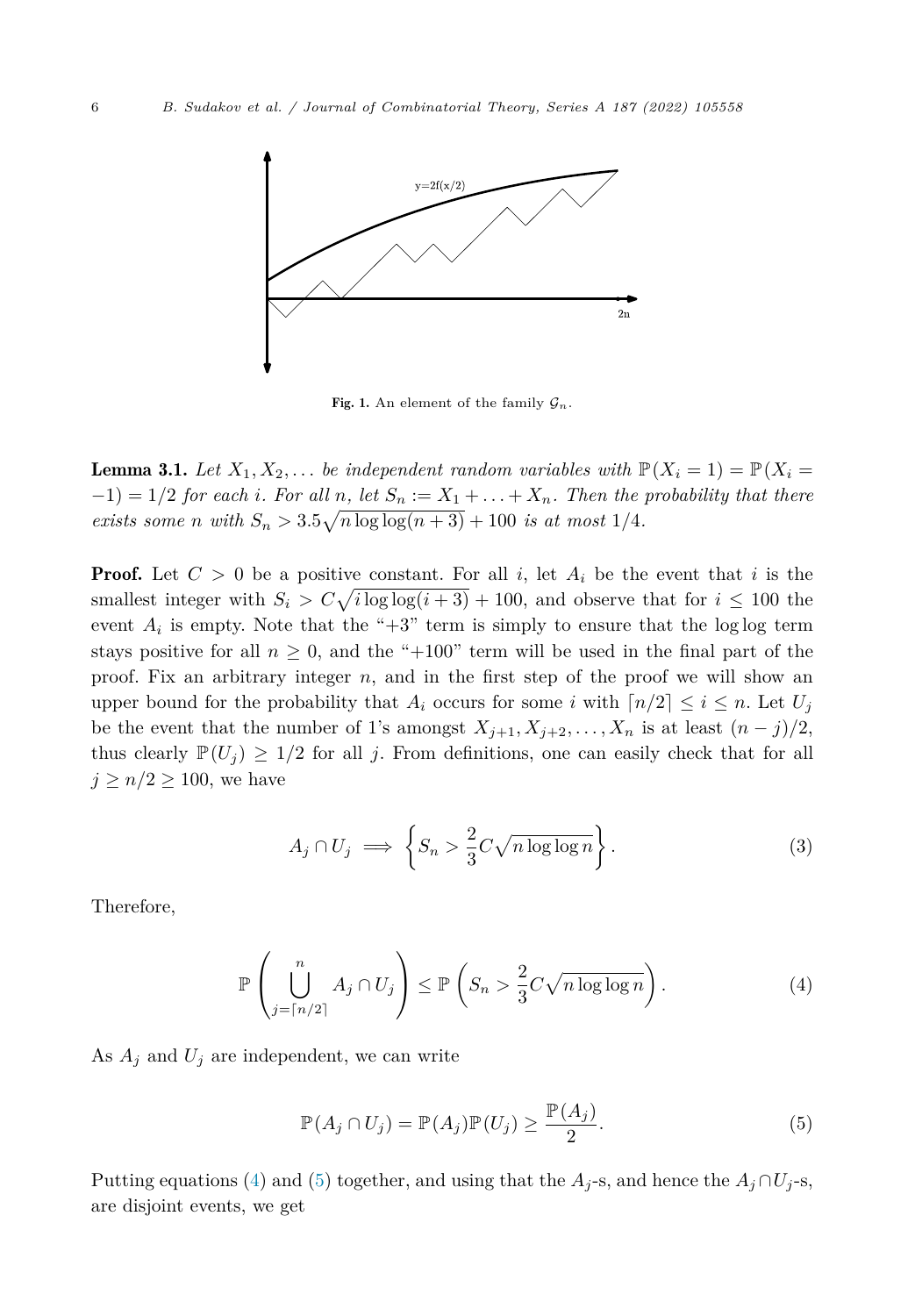*B. Sudakov et al. / Journal of Combinatorial Theory, Series A 187 (2022) 105558* 7

<span id="page-6-0"></span>
$$
\mathbb{P}\left(\bigcup_{j=\lceil n/2 \rceil}^{n} A_j\right) = \sum_{j=\lceil n/2 \rceil}^{n} \mathbb{P}(A_j) \le 2 \sum_{j=\lceil n/2 \rceil}^{n} \mathbb{P}(A_j \cap U_j) =
$$
\n
$$
= 2 \cdot \mathbb{P}\left(\bigcup_{j=\lceil n/2 \rceil}^{n} A_j \cap U_j\right) \le 2 \cdot \mathbb{P}\left(S_n > \frac{2}{3} C \sqrt{n \log \log n}\right).
$$
\n(6)

We can bound the last quantity using the standard Chernoff bound, to get

$$
\mathbb{P}\left(\bigcup_{j=\lceil n/2\rceil}^n A_j\right) \leq 2 \cdot \mathbb{P}\left(S_n > \frac{2}{3}C\sqrt{n\log\log n}\right) \leq 2e^{-\frac{2}{9}C^2\log\log n}.
$$

Now we are ready to bound the probability that an  $A_i$  occurs for some  $i \leq N$ , where N is an arbitrary large integer of the form  $N = 100 \cdot 2^k$ .

$$
\mathbb{P}\left(\bigcup_{j=100}^{N} A_j\right) \leq \mathbb{P}\left(\bigcup_{j=N/2}^{N} A_j\right) + \mathbb{P}\left(\bigcup_{j=N/4}^{N/2} A_j\right) + \dots + \mathbb{P}\left(\bigcup_{j=100}^{200} A_j\right)
$$
  

$$
\leq 2e^{-\frac{2}{9}C^2\log\log N} + 2e^{-\frac{2}{9}C^2\log\log(N/2)} + \dots + 2e^{-\frac{2}{9}C^2\log\log(200)} \tag{7}
$$
  

$$
= 2\sum_{i=1}^{k} (\log 100 + i\log 2)^{-\frac{2}{9}C^2}
$$

Setting  $C = 3.5$  then gives  $\mathbb{P}\left(\bigcup_{j=100}^{N} A_j\right) \leq \frac{1}{4}$ . As this bound holds uniformly for all *N*, the claim follows.

For  $k \in \mathbb{Z}$ , denote by  $P(k)$  the collection of paths starting at  $(0,0)$ , ending at  $(n,k)$ , taking steps in directions  $(1, 1)$  and  $(1, -1)$  (such paths exist precisely if  $n+k$  is even), and staying strictly below the curve  $y = 2f(x/2)$  for all even x satisfying  $0 < x \leq n$ . Similarly, let  $Q(k)$  denote the collection of paths starting at  $(n, k)$ , ending at  $(2n, 2f(n))$ , taking steps in directions (1, 1) and (1, -1), and staying strictly below the curve  $y = 2f(x/2)$ for all even *x* satisfying  $n < x < 2n$ . Observe that

$$
|\mathcal{G}_n| = \sum_k |P(k)||Q(k)|,\tag{8}
$$

hence, it is enough to find suitable lower bounds for  $|P(k)|$  and  $|Q(k)|$ . Let

$$
A := 2\left(\frac{5}{2}\sqrt{\frac{n}{2}\log\log\frac{n+3}{2}} + 90\right).
$$

Claim 3.2.

$$
\sum_{k=-A}^{A} |P(k)| \ge 2^{n-1}.
$$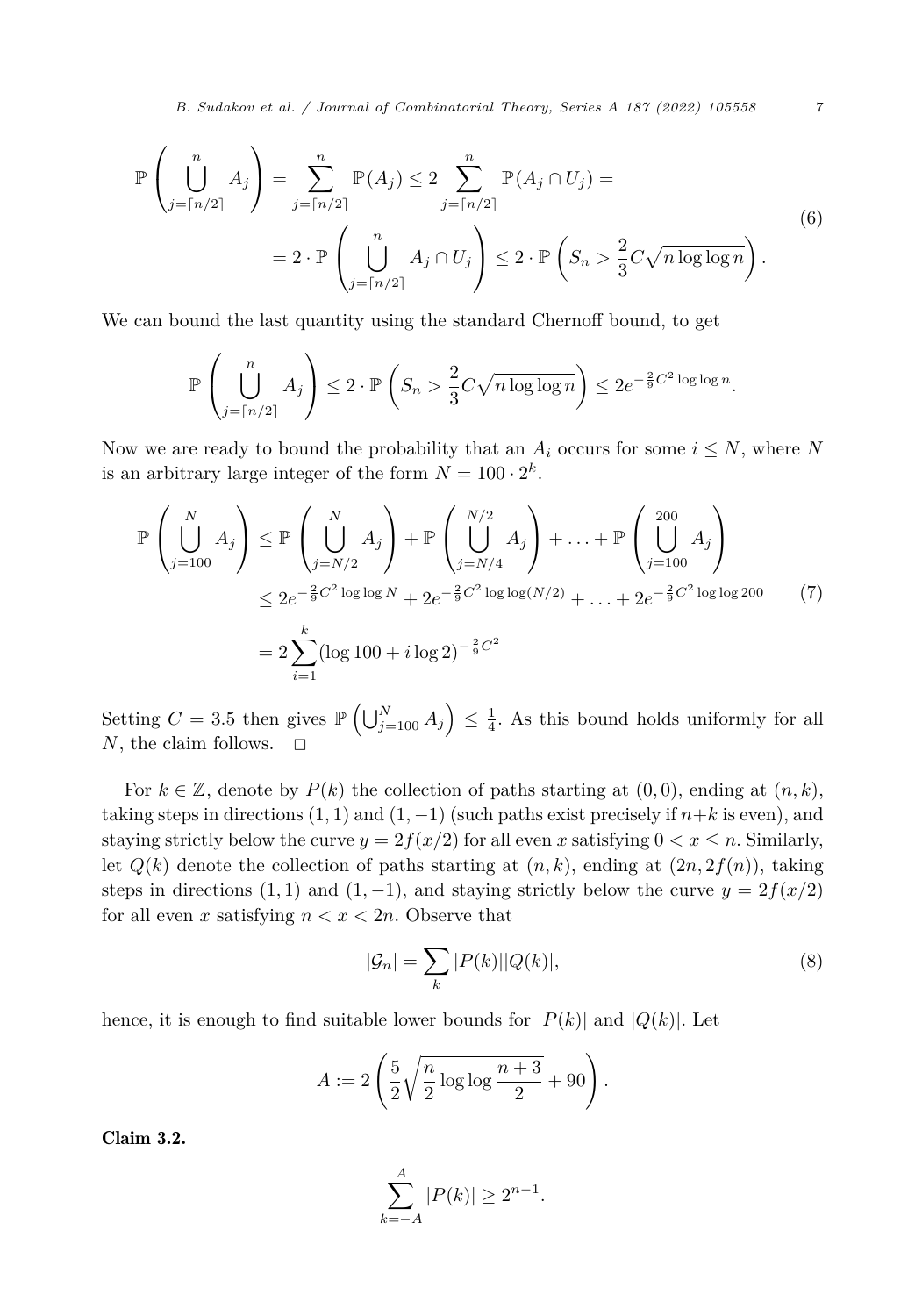<span id="page-7-0"></span>Proof. It is a straightforward calculation to verify that

$$
2f(n/2) \ge A \ge 3.5\sqrt{n \log \log(n+3)} + 100.
$$

By Lemma [3.1](#page-5-0) we have that at most a quarter of all possible 2*<sup>n</sup>* paths ever reach a point with *y*-coordinate above  $3.5\sqrt{3}\log\log(x+3) + 100$ , and similarly at most a quarter of them ever go below the negative of this value. All the rest of them belong to some  $P(k)$ with  $|k| \leq 3.5\sqrt{3} \log \log(x+3) + 100$ , and hence are counted by the above sum.  $\Box$ 

The more difficult part is to derive a lower bound for  $|Q(k)|$ .

Claim 3.3. *If* −*A* ≤ *k* ≤ *A, then*

$$
|Q(k)| \ge \frac{2^n}{n \log^{46} n}.
$$

**Proof.** Note that the function  $f$  is concave. Say that a path is good if it starts at  $(0,0)$ , ends at  $(n, 2f(n)-k)$ , and with the exception of the second endpoint, stays strictly below the straight line connecting  $(0, 2f(n/2) - k)$  and  $(n, 2f(n) - k)$ . This line is given by the formula  $y = \mu x + c$  with  $\mu = \frac{2f(n)-2f(n/2)}{n}$  and  $c = 2f(n/2) - k$ . Then the number of good paths is a lower bound for  $|Q(k)|$ , as every good path shifted by the vector  $(n, k)$ gives rise to a path in *Q*(*k*).

Note that the number of good paths is equal to the number of paths that start at  $(0,0)$ , end at  $(n, 2f(n)-k)$ , and with the exception of the first endpoints, stay strictly above the line  $y = \mu x$ . Indeed, given a good path with steps  $p_1, \ldots, p_n$  where  $p_i \in \{(1,1), (1,-1)\}\$ for all *i*, the reverse path  $p_n, \ldots, p_1$  is of the second type, and vice versa. We will count the number of these paths as follows. Take any path from the origin to  $(n, 2f(n) - k)$ using steps  $(1, 1)$  and  $(1, -1)$ . Such a path contains  $p = \frac{1}{2}(n + 2f(n) - k)$  steps in the (1, 1) direction and  $q = \frac{1}{2}(n - 2f(n) + k)$  steps in the (1, -1) direction. This path can be represented by a sequence  $x_1, \ldots, x_n$  of  $+1$ 's and  $-1$ 's, where  $x_i = 1$  precisely if the *i*'th step was in the  $(1, 1)$  direction and  $x_i = -1$  otherwise. Say that the sequence  $x_1, \ldots, x_n$ , where the number of +1's is *p* and the number of  $-1$ 's is *q*, is *good* if  $\sum_{i=1}^{j} x_i > \mu j$  for all  $1 \leq j \leq n$ . Then the number of good sequences is equal to the number of good paths.

Given a sequence  $x_1, \ldots, x_n$  of  $+1$ 's and  $-1$ 's, arrange them in clockwise order around a circle, looping around only once, so that  $x_1$  comes after  $x_n$  in the clockwise direction. Say that two  $\{-1, +1\}$  sequences are equivalent if we can get one from the other by clockwise rotation, that is,  $x_1, \ldots, x_n$  is equivalent to  $y_1, \ldots, y_n$  if there exists  $r \in [n]$ such that  $x_i = y_{i+r}$  for every  $i \in [n]$ , where indices are meant modulo *n*. We show that each equivalence class contains at least  $p - \lfloor \frac{1+\mu}{1-\mu} q \rfloor$  good sequences. In order to prove this, we need a variant of the well known "cycle lemma" (see e.g. [\[4](#page-10-0)]). Although this lemma appeared in many forms in different papers, the variant which we need is not so common and can be found in [[5\]](#page-10-0) (corollary of Theorem 3).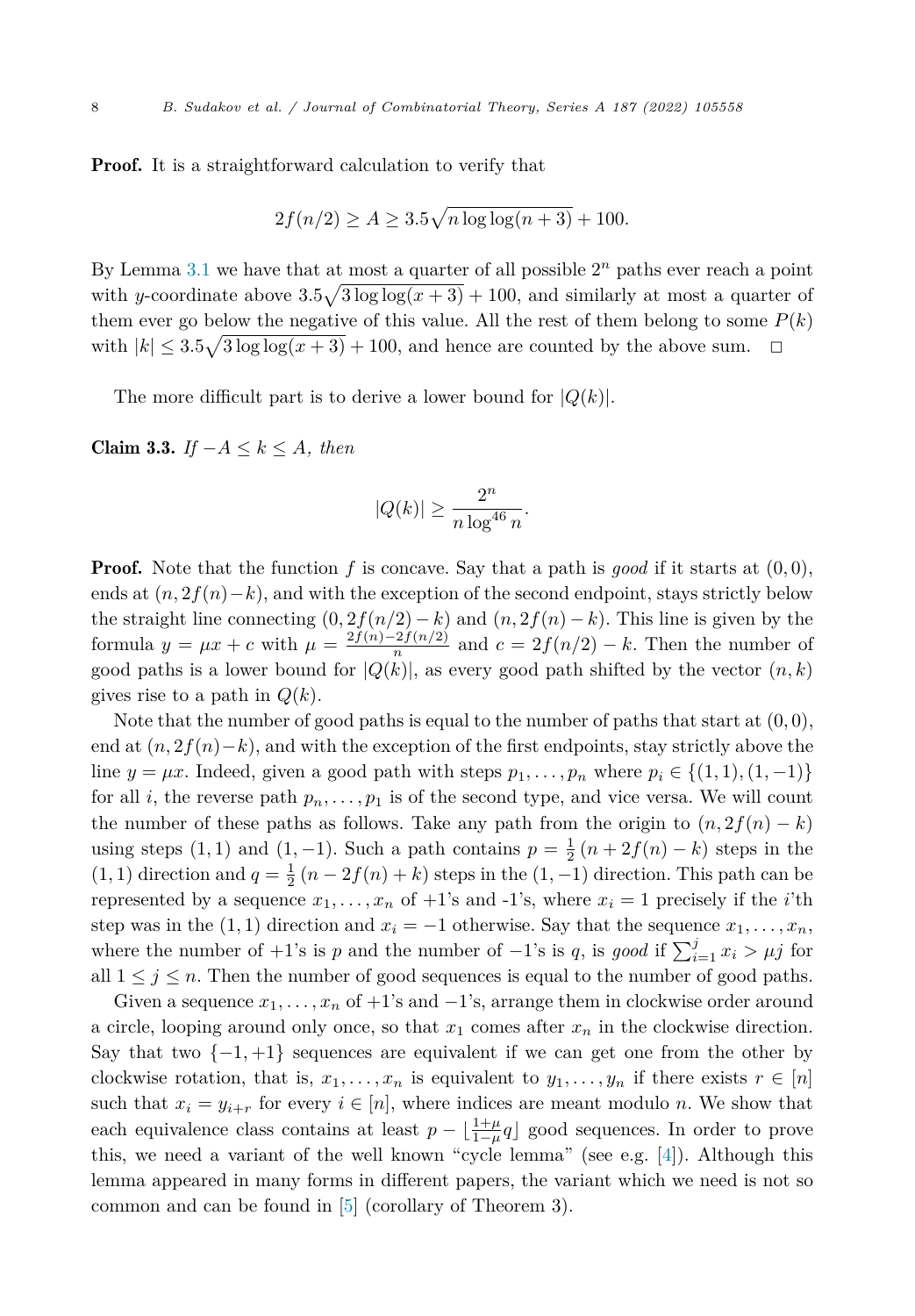<span id="page-8-0"></span>Given a sequence  $x_1, \ldots, x_n$  of  $+1$ 's and  $-1$ 's in circular order and the number  $\mu$ , say that an index *r* is a *head* if  $\sum_{i=r}^{r+j-1} x_i > \mu j$  for all  $j \in [n]$ . Equivalently, the number of +1's on every nonempty arc beginning with *x<sup>r</sup>* and proceeding in the positive direction is greater than  $\frac{1+\mu}{1-\mu}$  times the number of  $-1$ 's on the same arc. Clearly, if there are  $p+1$ 's and  $q -1$ 's in the sequence, then each head is the starting point of a good sequence in the circular order. Here we give a different proof from that in [\[5\]](#page-10-0) which has an additional benefit of explicitly pointing to the locations of heads.

**Lemma 3.4.** Let  $x_1, x_2, \ldots, x_{p+q}$  be a sequence with values in  $\{-1, +1\}$  such that the *number of*  $+1$ *'s is p and the number of*  $-1$ *'s is*  $q \neq 0$ *. Arrange this sequence around* a circle as above, and let  $\mu \in \mathbb{R}$  satisfy  $0 < \mu \leq \frac{p-q}{p+q}$ . Then this sequence has at least  $p - \lfloor \frac{1+\mu}{1-\mu}q \rfloor - 1$  *distinct heads.* 

**Proof.** For all *i*, let  $S_i = (x_1 + \ldots + x_i) - \mu i$  and  $S_0 = 0$ . Let  $t := \min_{0 \le i \le n} S_i$ , and note that since we set  $S_0 = 0$  we have  $t \leq 0$ . Observe that  $S_n = p - q - \mu(p + q)$  $(1 - \mu)(p - \frac{1 + \mu}{1 - \mu}q)$ . For  $1 \leq i \leq p - \lfloor \frac{1 + \mu}{1 - \mu}q \rfloor - 1$ , let  $\gamma_i$  be the largest index  $\gamma$  such that  $S_{\gamma} < t + i(1 - \mu) =: d_i$ . Note that for *i* in this range,  $d_i \leq S_n$ ; moreover the  $\gamma_i$ -s are well-defined and distinct because  $S_{j+1} - S_j \leq 1 - \mu$  for all *j*. We show that  $\gamma_i + 1$  is a head for  $1 \leq i \leq p - \lfloor \frac{1+\mu}{1-\mu} q \rfloor$ .

Fix an *i* with  $1 \le i \le p - \lfloor \frac{1+\mu}{1-\mu}q \rfloor - 1$  and for  $j \in [n]$ , let  $T_j = (x_{\gamma_i+1} + x_{\gamma_i+2} + \ldots + x_{\gamma_i+2})$  $x_{\gamma_i+j}$  –  $\mu j$ , where the subscripts are interpreted modulo *n*. We claim that  $T_j$  is strictly positive. If *j* is such that  $\gamma_i + j \leq n$  then  $T_j = S_{\gamma_i + j} - S_{\gamma_i} > 0$  because  $\gamma_i$  was the largest index with  $S_i < d_i$ . If *j* is larger than  $n - \gamma_i$ , then we get

$$
T_j = (x_{\gamma_i+1} + \dots + x_n) - \mu(n - \gamma_i) + (x_1 + \dots + x_{j-n+\gamma_i}) - \mu(j-n+\gamma_i)
$$
  
=  $S_n - S_{\gamma_i} + S_{j-n+\gamma_i} \ge (1-\mu) \left( p - \frac{1+\mu}{1-\mu} q \right) - d_i + t$   
=  $(1-\mu) \left( p - \frac{1+\mu}{1-\mu} q \right) - (d_i - t) = \left( p - \frac{1+\mu}{1-\mu} q - i \right) (1-\mu) > 0.$ 

Thus  $T_j > 0$  for all  $j \in [n]$ , and hence  $\gamma_i + 1$  is a head as claimed.  $\Box$ 

For the rest of the proof we will assume that *n* is large. Recall that

$$
p = \frac{1}{2} (n + 2f(n) - k), \qquad q = \frac{1}{2} (n - 2f(n) + k), \qquad \mu = \frac{2f(n) - 2f(n/2)}{n},
$$
  

$$
A = 2\left(\frac{5}{2}\sqrt{\frac{n}{2}\log\log\frac{n+3}{2}} + 90\right) \quad \text{and} \quad f\left(\frac{n}{2}\right) = \left[3\sqrt{\frac{n}{2}\log\log\left(\frac{n}{2} + 3\right)}\right] + 100.
$$

Since  $k \leq A \leq 2f(n/2)$ , we have

$$
\frac{1+\mu}{1-\mu} = \frac{n+2f(n)-2f\left(\frac{n}{2}\right)}{n-2f(n)+2f\left(\frac{n}{2}\right)} \le \frac{n+2f(n)-2f\left(\frac{n}{2}\right)}{2q},
$$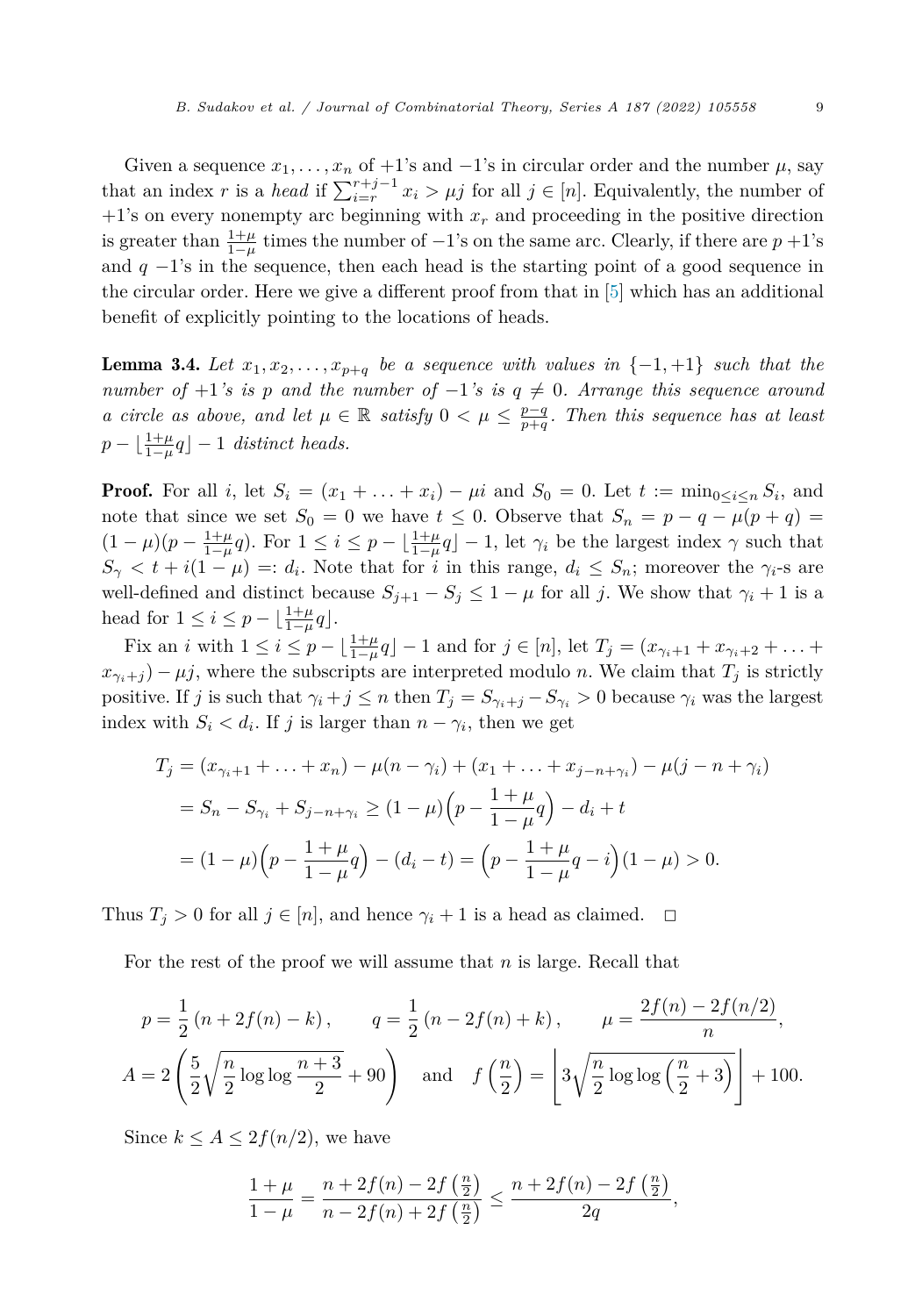and so

$$
p - \frac{1+\mu}{1-\mu}q \ge f\left(\frac{n}{2}\right) - \frac{k}{2} \ge \frac{1}{4}\sqrt{n\log\log n} + 1.
$$

In particular,  $p - \frac{1-\mu}{1+\mu}q > 0$  implies that  $\mu \leq \frac{p-q}{p+q}$ . Thus we can apply Lemma [3.4](#page-8-0) to conclude that there are always at least  $p-\lfloor \frac{1+\mu}{1-\mu} q \rfloor - 1 \geq \frac{1}{4} \sqrt{n \log \log n}$  heads. This shows that for large *n*, any path from the origin to  $(n, 2f(n) - k)$  has at least  $\frac{1}{4}\sqrt{n \log \log n}$ cyclic shifts which stay above the line  $y = \mu x$ .

Observe that this does not immediately imply that there are  $\frac{1}{4}\sqrt{n\log\log n}$  good sequences in any equivalence class, as two heads may correspond to the same good sequence. Fix a good sequence, let *E* be the collection of all distinct sequences obtained from it by all cyclic shifts. Since cyclic shift is a group action and there are *n* such shifts, this means that each sequence in our collection is obtained by shifts exactly *n/*|*E*| times. Therefore there are at least  $\frac{\frac{1}{4}\sqrt{n\log\log n}}{n/|E|} = \frac{\frac{1}{4}\sqrt{n\log\log n}}{n}|E|$  good sequences in *E*. Since this is true for any equivalence class, the total fraction of good sequences is at least  $\frac{\frac{1}{4}\sqrt{n\log\log n}}{n}$ .

Hence, we obtain

$$
|Q(k)| \ge \frac{\frac{1}{4}\sqrt{n\log\log n}}{n} \binom{n}{\frac{n}{2} + f(n) - \frac{k}{2}},
$$

whenever  $n + k$  is even. Using that  $-A \leq k \leq A$  we can write

$$
|Q(k)| \ge \frac{\sqrt{n \log \log n}}{4n} \binom{n}{\frac{n}{2} + f(n) + \frac{A}{2}} \ge \frac{1}{\sqrt{n}} \frac{2^n}{\sqrt{n}} e^{-2(f(n) + A/2)^2/n} \ge \frac{2^n}{n \log^{46} n},
$$

where for the second inequality we used the known estimate for binomial coefficients, see  $[13]$ , equation  $(5.41)$ . This finishes the proof of Claim [3.3.](#page-7-0)  $\Box$ 

By Claim [3.2](#page-6-0) and Claim [3.3,](#page-7-0) we have that for sufficiently large *n*,

$$
|\mathcal{F}_n| = \sum_{k} |P(k)| |Q(k)| \ge \left(\sum_{k=-A}^{k=A} |P(k)|\right) \cdot \min_{\substack{-A \le k \le A \\ n+k \text{ is even}}} |Q(k)| \ge \frac{2^{2n}}{2n \log^{46} n}.
$$

This finishes the proof of Theorem [1.2.](#page-2-0)  $\Box$ 

### 4. Concluding remarks and open problems

In this note we study how certain set-theoretic extremal results behave in a finite versus infinite setting, by analyzing this problem for antichains. As already mentioned, being an antichain is a much stronger requirement than being prefix-free, yet our construction gives a similar estimate as the best construction for Kraft's inequality. We further speculate that the upper bound coming from Kraft's inequality might be essentially correct, that is, for any  $\epsilon > 0$  there exists an antichain  $\mathcal{F} \subset 2^{\mathbb{N}}$  such that

<span id="page-9-0"></span>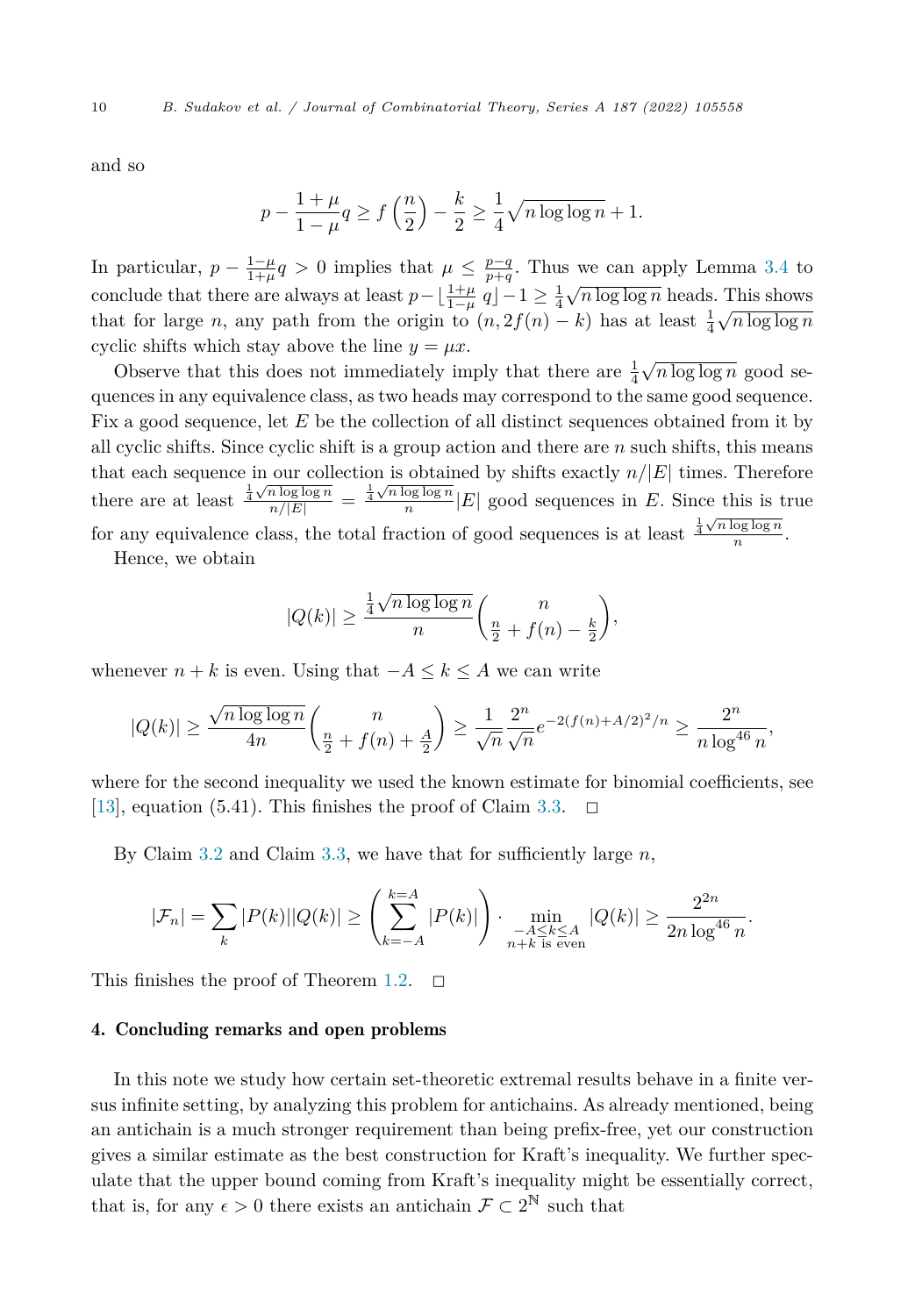<span id="page-10-0"></span>*B. Sudakov et al. / Journal of Combinatorial Theory, Series A 187 (2022) 105558* 11

$$
\liminf_{n \to \infty} \frac{|\mathcal{F} \cap 2^{[n]}| \cdot n \log^{1+\epsilon} n}{2^n} > 0.
$$

Another interesting open problem is to study infinite *H*-free graphs (for bipartite *H*) and the growth rate of the minimum degree of their restrictions to  $[n]$ . As we already mentioned in the introduction, the minimum degree of *C*4-free graphs and more generally for *Ks,t*-free graphs was studied by Conlon–Fox–Sudakov [3]. They showed that if *G* is a  $K_{s,t}$ -free graph on N where  $2 \leq s \leq t$ , then

$$
\liminf_{n \to \infty} \frac{\delta(G_n)(\log n)^{1/s}}{n^{1-1/s}} < \infty.
$$

A natural question, raised in  $\lceil 3 \rceil$  whether it is true for any infinite  $C_6$ -free graph G that

$$
\liminf_{n \to \infty} \frac{\delta(G_n)}{n^{1/3}} = 0.
$$

Finally, it would be interesting to obtain further results in this spirit of "finite versus infinite" for some other problems in extremal combinatorics.

#### Note added in proof

Very recently the first question from our concluding remarks has been answered by Balister, Powierski, Scott, and Tan [1].

# Acknowledgment

Benny Sudakov and István Tomon were supported by the SNSF grant 200021\_196965. István Tomon also acknowledges the support of The Russian Government in the framework of MegaGrant no 075-15-2019-1926. Adam Zsolt Wagner was supported in part by ERC Consolidator Grant 863438 and NSF-BSF Grant 20196.

We would like to thank the anonymous referee for their useful comments and suggestions. We would also like to thank Vincent Tassion and Wendelin Werner for useful discussions about the Law of Iterated Logarithm, and Dömötör Pálvölgyi for pointing out that our proof of Theorem [1.1](#page-2-0) uses Kraft's inequality.

## References

- [1] P. Balister, E. [Powierski,](http://refhub.elsevier.com/S0097-3165(21)00157-6/bib21F63C6E971CD913A9C147E8652CA659s1) A. Scott, J. Tan, A note on infinite antichain density, arXiv preprint, [arXiv:2102.00246,](http://refhub.elsevier.com/S0097-3165(21)00157-6/bib21F63C6E971CD913A9C147E8652CA659s1) 2021.
- [2] L. Breiman, Probability, vol. 7: Classics in Applied [Mathematics,](http://refhub.elsevier.com/S0097-3165(21)00157-6/bibC2DAC241A672D11330C8E50072CB0231s1) vol. 2, Society for Industrial and Applied Mathematics (SIAM), [Philadelphia,](http://refhub.elsevier.com/S0097-3165(21)00157-6/bibC2DAC241A672D11330C8E50072CB0231s1) PA, 1992, p. 6.
- [3] D. Conlon, J. Fox, B. Sudakov, Short proofs of some extremal results III, Random Struct. [Algorithms](http://refhub.elsevier.com/S0097-3165(21)00157-6/bibD1CBD910F676F27BF794B7665F372556s1) 57 (4) (2020) [958–982.](http://refhub.elsevier.com/S0097-3165(21)00157-6/bibD1CBD910F676F27BF794B7665F372556s1)
- [4] N. Dershowitz, S. Zaks, The cycle lemma and some [applications,](http://refhub.elsevier.com/S0097-3165(21)00157-6/bibD72DFE130175346827B827EFF6ADFB0Fs1) Eur. J. Comb. 11 (1990) 35–40.
- [5] A. Dvoretzky, T. Motzkin, A problem of [arrangements,](http://refhub.elsevier.com/S0097-3165(21)00157-6/bibB9BE43742E8AFFEA1C3E095C50BF316Ds1) Duke Math. J. 14 (2) (1947) 305–313.